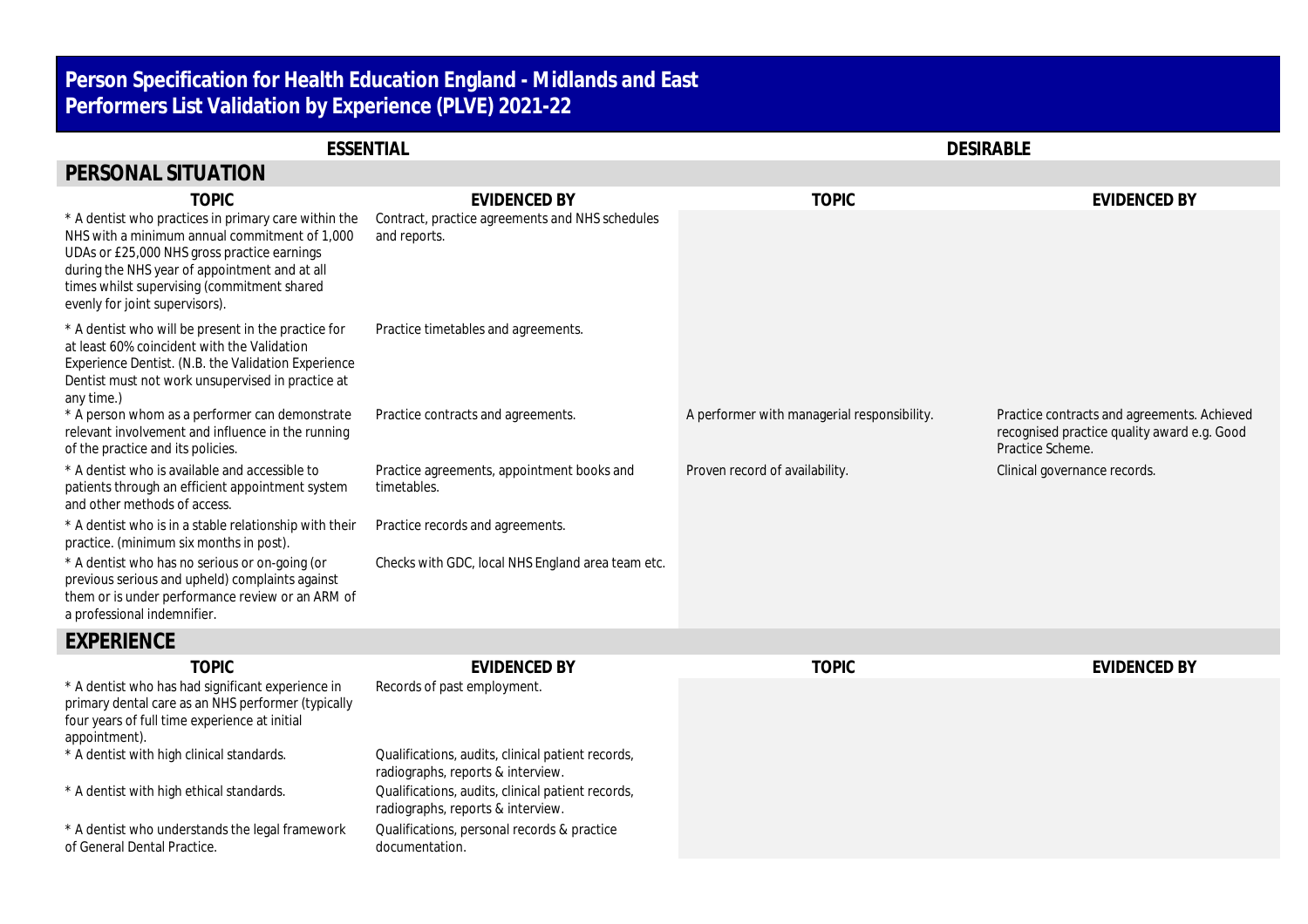| * A dentist who provides a wide range of treatment<br>to a wide range of patients within the NHS.                                                    | Clinical records, appointment book, practice<br>contract & practice agreement.                                            |                                                                                                                         |                                                                                            |
|------------------------------------------------------------------------------------------------------------------------------------------------------|---------------------------------------------------------------------------------------------------------------------------|-------------------------------------------------------------------------------------------------------------------------|--------------------------------------------------------------------------------------------|
| * A dentist with knowledge of the function, aims<br>and objectives of Performance List Validation by<br>Experience.                                  | Application form & interview.                                                                                             | Prior experience as Dental Foundation Trainer or<br>PLVE supervisor.                                                    | Application form, reference from HWW-M&E &<br>interview.                                   |
| <b>SKILLS</b>                                                                                                                                        |                                                                                                                           |                                                                                                                         |                                                                                            |
| <b>TOPIC</b>                                                                                                                                         | <b>EVIDENCED BY</b>                                                                                                       | <b>TOPIC</b>                                                                                                            | <b>EVIDENCED BY</b>                                                                        |
| * A dentist who is able to cope with change, who is<br>flexible and can handle uncertainty.                                                          | Examples of past experiences. Ability to<br>accommodate HEE practice visit.                                               | Can demonstrate successful outcomes for difficult<br>situations.                                                        | Feedback from colleagues.                                                                  |
| * A dentist who is enthusiastic about their<br>profession.                                                                                           | Records of patient questionnaires, references,<br>records of past employment, records of past<br>performance & interview. |                                                                                                                         |                                                                                            |
| * A dentist who works as part of a team within a<br>well-run practice.                                                                               | Practice meeting records, examples of past<br>experience, references & interview.                                         | An establishes member or owner of a well-<br>organised practice including a structured training<br>programme for staff. | Practice meeting records, examples of training<br>programme & examples of past experience. |
| * A dentist who can demonstrate knowledge of<br>interview skills, appointment skills and diversity<br>training.                                      | Evidence of completion of suitable courses<br>(including online courses) within last three years.                         |                                                                                                                         |                                                                                            |
| * A dentist who is willing to re-organise their own<br>daily routine and those of the practice to take<br>account of the presence of a PLVE dentist. | Evidence of planning for training year.                                                                                   | Past history of experience as Dental Foundation<br>Trainer or PLVE supervisor.                                          | Application form, reference from HWW-M&E &<br>interview.                                   |
| * A dentist who is able to communicate effectively<br>with patients and other team members.                                                          | Patient satisfaction questionnaires, clinical records,<br>references & practice meeting records.                          |                                                                                                                         |                                                                                            |
| * A person who understands the importance of<br>mental health awareness and resilience within the<br>NHS workforce.                                  | Evidence of attendance at suitable training course<br>& interview.                                                        | A person who is and is proactive in their practice in<br>promoting mental health awareness and staff<br>resilience.     | Evidence of policies, facilitated staff training &<br>interview.                           |

## **EDUCATION and QUALIFICATIONS**

| <b>TOPIC</b>                                                                                                          | EVIDENCED BY                                                                                                                              | <b>TOPIC</b>                                                                                                                                    | EVIDENCED BY                                                  |
|-----------------------------------------------------------------------------------------------------------------------|-------------------------------------------------------------------------------------------------------------------------------------------|-------------------------------------------------------------------------------------------------------------------------------------------------|---------------------------------------------------------------|
| * A dentist who can prove an effective<br>commitment to postgraduate education and<br>training.                       | Certificates or other records of attendances at<br>postgraduate courses in the four year period<br>before application.                    | Further education and training either in education<br>(PG Cert. Ed) or suitable managerial qualification.                                       | <b>Qualification certificates.</b>                            |
| * A dentist with commitment to continuing<br>professional development and lifelong learning.                          | Evidence of educational planning, membership of<br>professional associations, previous training<br>experience & practice meeting records. | In possession of a current professional<br>development portfolio and evidence of its<br>application.                                            | Educational records, educational certificates &<br>portfolio. |
| * A dentist who demonstrates understanding of the<br>principals of clinical governance in General Dental<br>Practice. | Practice records & educational course attendance<br>records.                                                                              | Evidence of clinical governance application.                                                                                                    | Practice records.                                             |
| * A dentist with knowledge of the 'Principals of Risk<br>Management in General Dental Practice'.                      | Practice records & educational course attendance<br>records.                                                                              | Evidence of risk management application<br>including:- practice complaints procedure, adverse<br>events monitoring & risk assessment programme. | Practice records.                                             |